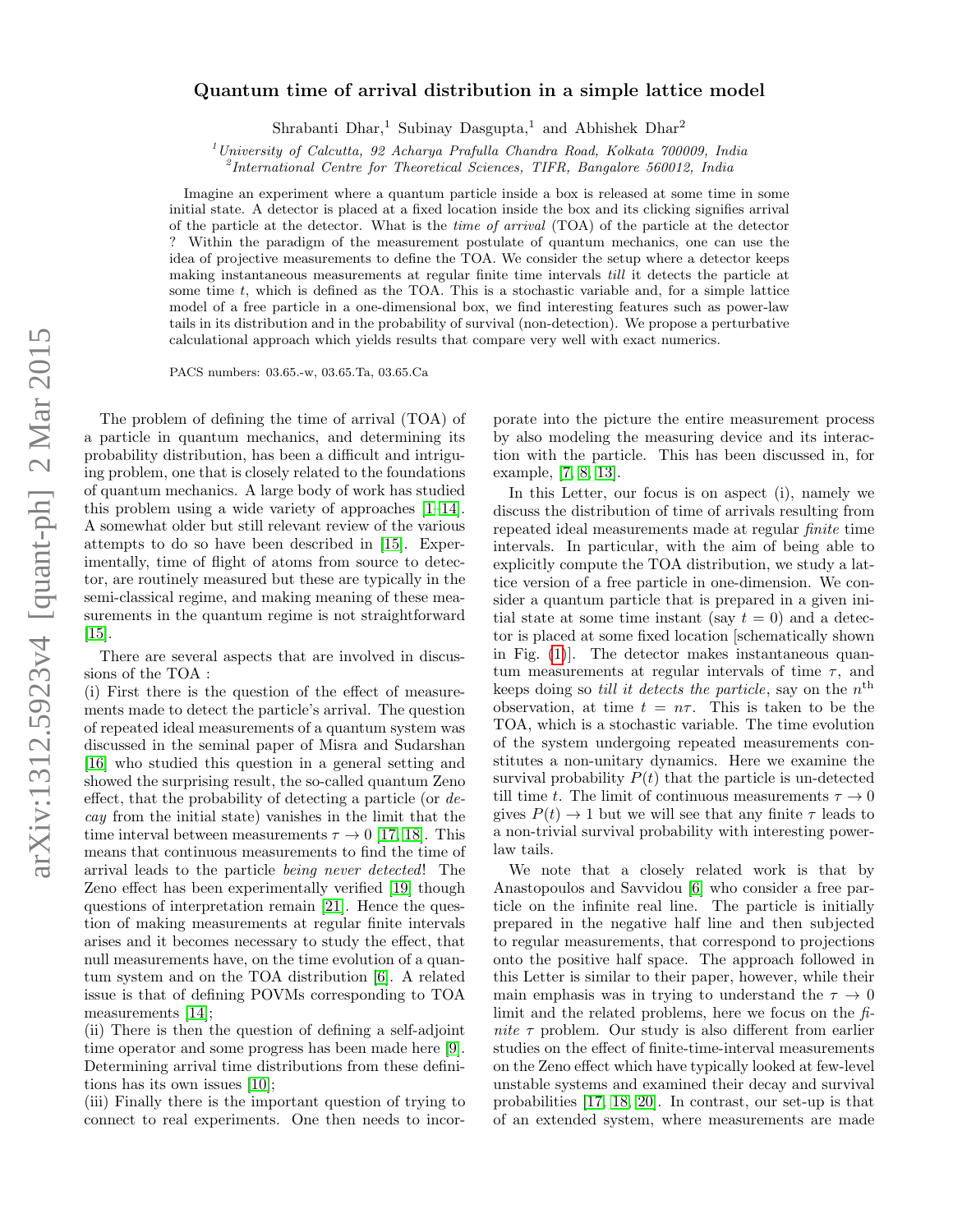

<span id="page-1-0"></span>FIG. 1: A schematic representation of the simplified 1D lattice model studied in this paper. A particle inside a box is released in a fixed initial wavefunction and a detector at site N makes instantaneous measurements to see if the particle has arrived at site N. The experiment ends once the particle is detected and the time of arrival (TOA) is recorded.

in part of the space and the system's time evolution is altered by the measurements. Another related study is that of Yi et al [\[22\]](#page-4-15) who consider the effect of multiple measurements involving observation at a single site, on the density matrix of a particle in a one-dimensional box. However, there the focus was not on first arrival, and the effective evolution equation of the density matrix is completely different from that considered by us.

Our model consists of a particle moving on a discrete lattice of N sites and its dynamics is described by a tightbinding type Hamiltonian of the form

$$
H = \sum_{\ell,m=1}^{N} H_{\ell,m} \, |\ell\rangle\langle m| \tag{1}
$$

where  $H$  is a symmetric matrix. The free time evolution of  $|\psi\rangle$  is given by  $|\psi(t)\rangle = U^t |\psi(0)\rangle$ , where  $U^t =$  $e^{-iHt/\hbar}$  $e^{-iHt/\hbar}$ . Let us define the projection operator  $A = \sum_{j \in D} |j\rangle\langle j|$  corresponding to a measurement to detect the particle in the domain  $D$  containing a fixed set of sites, and the complementary operator  $B = 1 -$ A. According to the measurement postulate of quantum mechanics, the probability of detecting the particle on performing a measurement on the state  $|\psi\rangle$  is  $p = \sum_{j \in D} |\langle j | \psi \rangle|^2 = \langle \psi | A | \psi \rangle$ . The probability of non-detection or the *survival probability* is then  $P =$  $\langle \psi | B | \psi \rangle = 1 - p$ . The measurement postulate also tells us that measurements alter the Hamiltonian time evolution of the system. Thus if a measurement does not detect the particle, then the wavefunction immediately after a measurement projects to  $|\psi^+\rangle = B|\psi\rangle/\sqrt{P}$ .

We now consider a sequence of measurements  $n =$  $1, 2, \ldots$  at intervals of time  $\tau$  which continue until a particle is detected. Thus the time evolution is given by a sequence of unitary evolutions followed by projections into the subspace corresponding to B till the particle is detected. Let  $|\psi_n^-\rangle$  and  $|\psi_n^+\rangle$  be the wave functions (unnormalized) of the system, immediately before and after the  $n<sup>th</sup>$  measurement respectively. We note that  $|\psi_n^-\rangle = U^{\tau}|\psi_{n-1}^+\rangle$  and  $|\psi_n^+\rangle = B|\psi_n^-\rangle$ . Hence, defining  $\widetilde{B} = BU^{\tau}$ , it follows that

<span id="page-1-2"></span>
$$
|\psi_n^-\rangle = U^\tau \widetilde{B}^{n-1} |\psi(0)\rangle \ , \quad |\psi_n^+\rangle = \widetilde{B}^n |\psi(0)\rangle \ . \tag{2}
$$

Let  $P_n$  be the probability of survival after n measurements. Then clearly

<span id="page-1-1"></span>
$$
P_1 = \langle \psi_1^- | B | \psi_1^- \rangle = \langle \psi(0) | \tilde{B}^\dagger \tilde{B} | \psi(0) \rangle = \langle \psi_1^+ | \psi_1^+ \rangle.
$$

Note that  $P_1$  is thus the normalizing factor for  $|\psi_1^{\pm}\rangle$  and also for  $|\psi_2\rangle$ . The survival probability after the second measurement is obtained as the product of non-detection at  $n = 1$  times the probability of non-detection at  $n = 2$ and this is

$$
P_2 = P_1 \times \frac{\langle \psi_2^- | B | \psi_2^- \rangle}{\sqrt{P_1}} = \langle \psi(0) | \widetilde{B}^{\dagger 2} \widetilde{B}^2 | \psi(0) \rangle = \langle \psi_2^+ | \psi_2^+ \rangle.
$$

Proceeding iteratively in this way, we get

$$
P_n = \langle \psi(0) | \tilde{B}^{\dagger n} \tilde{B}^n | \psi(0) \rangle = \langle \psi_n^+ | \psi_n^+ \rangle . \tag{3}
$$

If we imagine an ensemble of identically prepared states, on which we perform repeated measurements, then  $P_n =$  $\langle \psi^+_n | \psi^+_n \rangle$  gives the fraction of systems for which there has been no detection and that are still evolving. Note that the difference  $P_{n-1}-P_n$  gives the probability of first detection in the  $n<sup>th</sup>$  measurement.

In the rest of the paper, we shall consider the special case of a one-dimensional lattice where the measurement is made at a single site  $N$  and the corresponding projection operator is thus  $A = |N\rangle\langle N|$ . In the position basis, the complementary operator B corresponds to an  $N \times N$ matrix with elements  $B_{jk} = \delta_{j,k} (1 - \delta_{j,N})$ . Our main interest will be in the survival probability,  $P_n$  (or equivalently,  $P(t)$ , where  $t = n\tau$ ) given by Eq. [\(3\)](#page-1-1). An explicit solution of this problem requires one to diagonalize the non-Hermitian evolution operator  $\ddot{B}$  which in general is difficult.

We study a Hamiltonian that incorporates nearest neighbor hopping of a particle and, first consider the case of an open chain, corresponding to a free particle inside a 1D box. Thus, the Hamiltonian is given by

$$
H = -\sum_{k=1}^{N-1} \gamma \left( |k+1\rangle\langle k| + |k\rangle\langle k+1| \right) . \tag{4}
$$

Without loss of generality we can set  $\gamma = 1, \hbar = 1$ . The eigenvalues and eigenvectors of this Hamiltonian are given by  $\epsilon_s = -2 \cos[\frac{s\pi}{N+1}]$  and  $\psi_s(\ell) = \frac{2}{N+1}$  $1]$ <sup> $1/2$ </sup> sin[ $s\ell\pi/(N+1)$ ] with  $s = 1, 2, ..., N$ . The orthogonal matrix V with matrix elements  $V_{\ell s} = \psi_s(\ell)$  diagonalizes H and the time-evolution of the state, from  $|\psi^+_{n-1}\rangle$ to  $|\psi_n^-\rangle = U^{\tau}|\psi_{n-1}^+\rangle$  with  $U_{\ell,m}^{\tau} = \sum_s V_{\ell,s}e^{-i\epsilon_s\tau}V_{m,s}$ , is easy to implement numerically. The projection to  $|\psi_n^+\rangle = B|\psi_n^-\rangle$  is then simply obtained, in the position basis, as

$$
\psi_n^+(\ell) = \begin{cases} \psi_n^-(\ell) & \text{for } \ell \neq N, \\ 0 & \text{for } \ell = N \end{cases}
$$
 (5)

Thus, numerically it is easy to start with any initial wavefunction  $\psi_0^+(\ell)$  and evolve it using the above iteration scheme.

We now present a perturbative calculation of the timeevolution of the wavefunction and of the survival probability. The small parameter here is the time  $\tau$  between successive measurements (compared to the time for the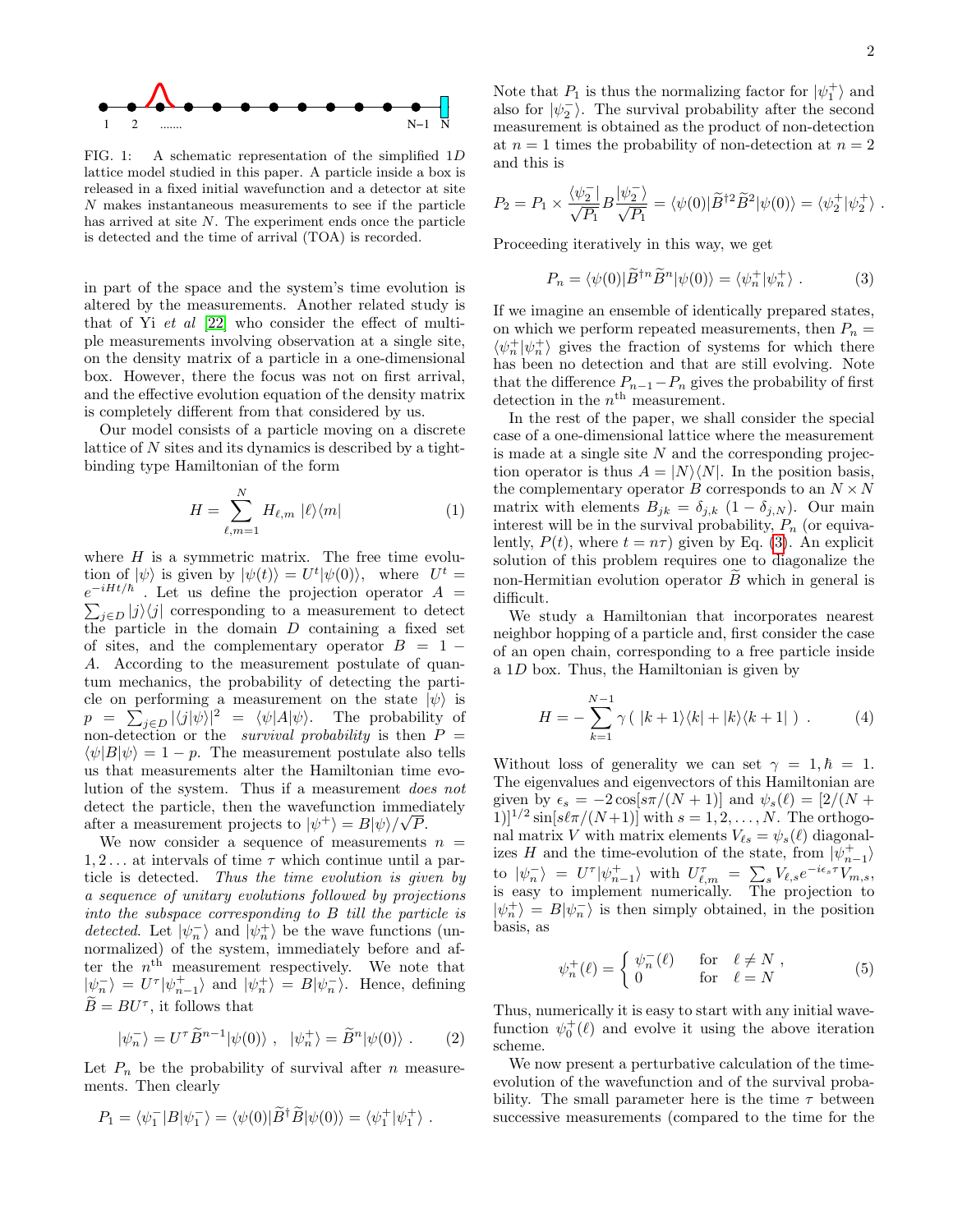wavefunction to spread which is  $\hbar/\gamma$ ). Let us use the notation  ${\cal H}_N$  to denote the Hamiltonian matrix on a  $N\text{-site}$ lattice and let  $h_N = (0, 0, \dots, 1)^T$  be a N dimensional column vector with only the last element non-zero. We note that the vector  $e^{iH\tau}h_N$  is an exact eigenstate of  $\overline{B}$  with eigenvalue 0 and find the other eigenvalues and eigenstates perturbatively. Expanding  $B$  to second order in  $\tau$  we have

$$
\widetilde{B} = B \left( I - iH\tau - H^2 \tau^2 / 2 + \dots \right)
$$
\n
$$
= \begin{pmatrix} I_{N-1} & 0 \\ 0 & 0 \end{pmatrix} \left[ \begin{pmatrix} I_{N-1} & 0 \\ 0 & 1 \end{pmatrix} - i\tau \begin{pmatrix} H_{N-1} & -h_{N-1} \\ -h_{N-1}^T & 0 \end{pmatrix} \right]
$$
\n
$$
- \frac{\tau^2}{2} \begin{pmatrix} H_{N-1}^2 + h_{N-1} h_{N-1}^T & -H_{N-1} h_{N-1} \\ -h_{N-1}^T H_{N-1} & 1 \end{pmatrix} \right]
$$
\n
$$
= \begin{pmatrix} I_{N-1} - i\tau H_{N-1} - \tau^2 H_{N-1}^2 / 2 + Z_{N-1} & C_{N-1} \\ 0 & 0 \end{pmatrix},
$$

where  $I_N$  denotes a N-dimensional unit matrix,  $Z_{N-1} =$  $-(\tau^2/2)h_{N-1}h_{N-1}^T = -(\tau^2/2)|N-1\rangle\langle N-1|$  is a  $(N-1)$  $1) \times (N-1)$  matrix with one non-vanishing element and  $C_{N-1} = i\tau h_{N-1} + (\tau^2/2)H_{N-1}h_{N-1}$ . Let the  $N-1$ eigenstates and eigenvalues of the matrix  $Q_{N-1} = I_{N-1}$  $i\tau H_{N-1} - \tau^2 H_{N-1}^2/2 + Z_{N-1}$  be denoted by  $|\chi_s\rangle$  and  $\mu_s$ respectively, satisfying

$$
Q_{N-1}|\chi_s\rangle = \mu_s|\chi_s\rangle . \tag{6}
$$

Denoting the components  $\chi_s(\ell) = \langle \ell | \chi_s \rangle$ , it is easily seen that the vectors  $(\chi_s(1), \chi_s(2), \ldots, \chi_s(N-1), 0)$  form the remaining  $(N - 1)$  eigenstates of B. We now find  $\chi_s(\ell)$ and  $\mu_s$  using perturbation theory.

The eigenfunctions and eigenvalues of  $H_{N-1}$  are respectively given by  $\phi_s(\ell) = [2/N]^{1/2} \sin[s\ell\pi/N]$  and  $e_s = -2\cos(s\pi/N)$ , with  $s = 1, 2, ..., N - 1$  and  $\ell =$  $1, 2, \ldots, N - 1$ . Treating the part  $Z_{N-1}$  of  $Q_{N-1}$  as a perturbation, we get from first order perturbation theory

$$
|\chi_s\rangle = |\phi_s\rangle - \frac{\tau^2}{2} \sum_{s'\neq s} \frac{\phi_s(N-1)\phi_{s'}(N-1)}{e_s - e_{s'}} |\phi_{s'}\rangle + O(\tau^3) ,
$$
  

$$
\mu_s = 1 - i\tau e_s - \frac{\tau^2}{2} e_s^2 + \langle \phi_s | Z_{N-1} | \phi_s \rangle + O(\tau^3)
$$
  

$$
= e^{-i\tau e_s} e^{-\alpha_s \frac{\tau}{2}} + O(\tau^3) \tag{7}
$$

where  $\alpha_s = -(2/\tau)\langle \phi_s | Z_{N-1} | \phi_s \rangle = \tau \phi_s^2(N-1) = \tau \phi_s^2(1)$ . Now we can use Eq. [\(2\)](#page-1-2) to find the state of the system at time  $t = n\tau$ , after *n* measurements. If the initial state is an eigenstate of  $H_{N-1}$ , *i.e*  $|\psi_0^+\rangle = |\phi_s\rangle$ , then we have approximately

$$
|\psi_t^+\rangle = \mu_s^n |\phi_s\rangle = e^{-ite_s} e^{-\frac{\tau t}{2}\phi_s^2(1)} |\phi_s\rangle = P_s^{1/2}(t) e^{-ite_s} |\phi_s\rangle,
$$

where  $P_s(t)$ , the survival probability (of the  $s<sup>th</sup>$  energy eigenstate) given by

$$
P_s(t) = \langle \psi_t^+ | \psi_t^+ \rangle = e^{-\alpha_s t}
$$

.

Thus,  $\alpha_s$  represents the decay rate of the state  $|\phi_s\rangle$ . We see that when the initial state is an eigenstate of the Hamiltonian, the survival probability decays exponentially with time, with the rate of decay depending on the measurement interval  $\tau$  and the probability density of the wavefunction near the detection point. In the limit  $\tau \to 0$ , the decay rate vanishes *implying the Zeno effect*.

For the case where the particle is initially at site  $\ell$ , the initial position eigenstate can be expanded as  $|\ell\rangle$  =  $\sum_s c_s |\phi_s\rangle$ , with  $c_s = \phi_s(\ell)$ , so that at time t we now get

$$
|\psi_t^+\rangle = \sum_s \phi_s(\ell) P_s^{1/2}(t) e^{-ie_s t} |\phi_s\rangle . \tag{8}
$$

The survival probability is then obtained as

$$
P_{\ell}(t) = \langle \psi_t^+ | \psi_t^+ \rangle = \sum_s \phi_s^2(\ell) P_s(t)
$$

$$
= \sum_{s=1}^N \frac{2}{N} \sin^2 \left( \frac{s \pi \ell}{N} \right) e^{-\frac{2\tau t}{N} \sin^2 \left( \frac{s \pi}{N} \right)} . \tag{9}
$$

The difference between the  $(s+1)$ -th and s-th term of this summation will be small for large N and small  $t\tau/N^3$ . We can then convert the sum to an integral and get

$$
P_{\ell}(t) = \frac{2}{\pi} \int_0^{\pi} dq \sin^2(q\ell) e^{-\frac{2t\tau}{N} \sin^2 q}
$$
 (10)

Thus we find that  $P_{\ell}(t)$  has the scaling form  $P_{\ell}(t)$  =  $f(t\tau/N)$ . Defining,

<span id="page-2-0"></span>
$$
x \equiv \frac{t\tau}{N} \tag{11}
$$

we also see that when x is large, only small values of  $q$  in this integral will matter, and hence

$$
P_{\ell}(t) = \frac{1}{\pi} \int_{-\infty}^{\infty} dq \sin^2(q\ell) e^{-2xq^2} = \frac{1}{\sqrt{8\pi x}} \left[ 1 - e^{-\ell^2/2x} \right].
$$

For points close to the boundary,  $\ell \sim O(1)$ , we get  $P_{\ell}(t) \sim 1/t^{1/2}$  at times  $1 \ll t\tau/N \ll \ell^2$ , and then a cross-over to  $P_{\ell}(t) \sim 1/t^{3/2}$  at large times  $t\tau/N >> \ell^2$ . For points in the bulk of the sample,  $\ell \sim O(N)$ ,  $\ell^2/x$ (∼  $N^3/t\tau$ ) is large in the time domain where  $t\tau/N^3 << 1$ , hence one observes only the behaviour  $P_{\ell}(t) \sim 1/t^{1/2}$ . The power-law decay with time changes to an exponential decay at times  $t \sim N^3$ , when the sum in Eq. [\(9\)](#page-2-0) is dominated by one term, namely the one corresponding to the smallest eigenvalue. The first arrival probability is obtained as  $p(t) = -dP/dt$ . In Fig. [\(2\)](#page-3-0) we show the comparison between the analytic predictions for the survival probability with the exact numerical results. The agreement is very good.

We shall now discuss the case of periodic boundary condition. The Hamiltonian is now given by,

$$
H_P = -\sum_{k=1}^{N-1} (|k+1\rangle\langle k| + |k\rangle\langle k+1|) - |1\rangle\langle N| - |N\rangle\langle 1|
$$
\n(12)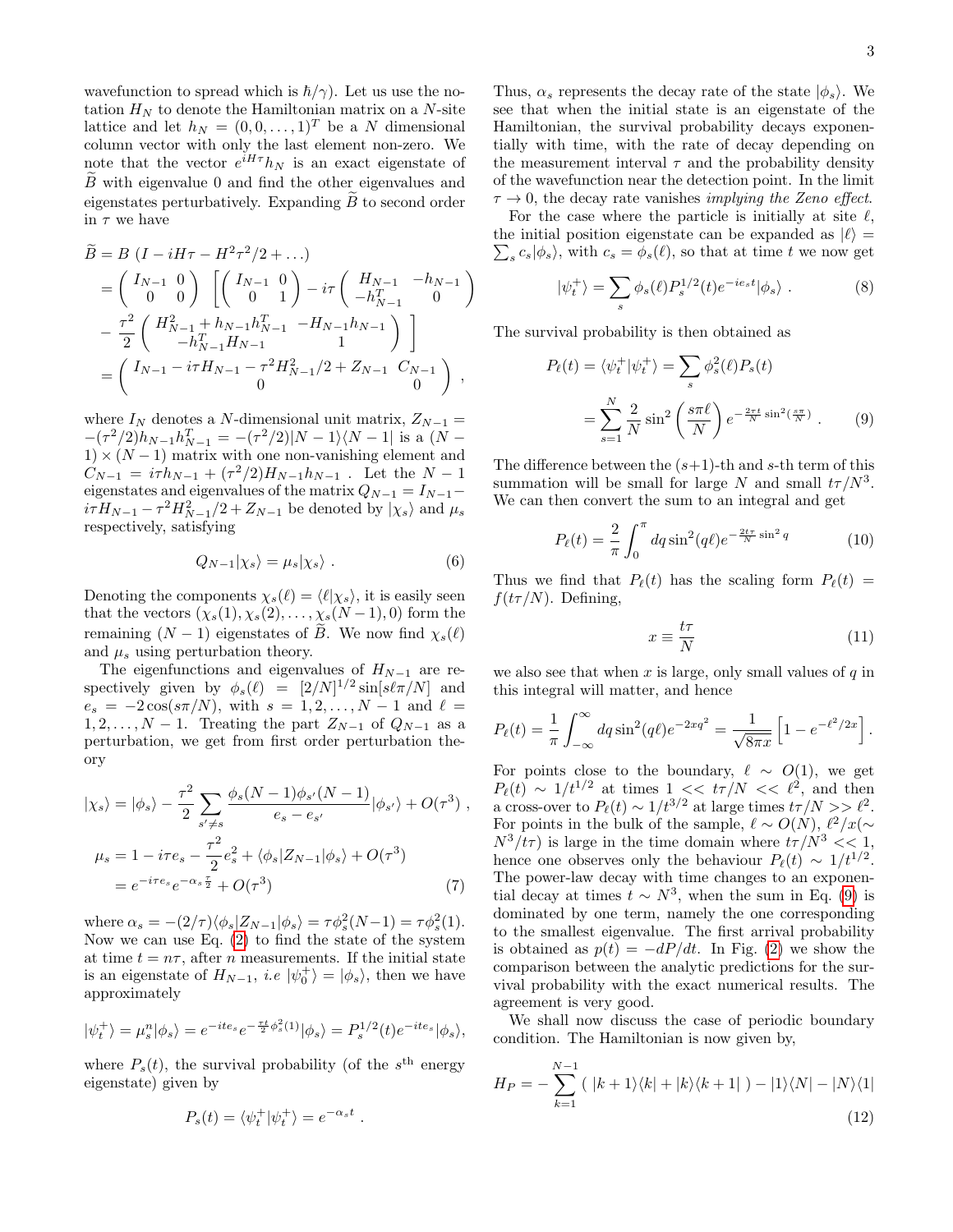

<span id="page-3-0"></span>FIG. 2: Decay of the survival probability  $P_{\ell}(t)$  for different initial positional eigenstates, obtained from exact numerical evaluation of the dynamics. The black dotted lines are the predictions from perturbation theory. The solid black lines are the predicted power-law decays for bulk and boundary initial points. The measurement was done at site  $N$  and measurement time interval was taken to be  $\tau = 0.1$ .

For even values of N, there are  $(N-2)/2$  eigenvalues,

$$
\epsilon_s = -2\cos(2s\pi/N)
$$

each with two degenerate eigenvectors

$$
\psi_s(\ell) = (2/N)^{1/2} \sin(2s\ell\pi/N)
$$

$$
\psi_{s+N/2-1}(\ell) = (2/N)^{1/2} \cos(2s\ell\pi/N)
$$

for  $s = 1, 2, \ldots, N/2 - 1$ . The remaining two eigenvectors (non-degenerate) are  $\psi_{N-1}(\ell) = (-1)^{\ell}/N^{1/2}$  and  $\psi_N(\ell) = 1/N^{1/2}$  with eigenvalues -2 and 2 respectively. However, in this case we notice that, the eigenstates  $\phi_{2s}(\ell)$  of  $H_{N-1}$  (with open boundary condition) for  $s = 1, 2, \ldots, N/2 - 1$  are also exact eigenstates of  $H_P$  and they all vanish at the site N. Hence these are also exact eigenstates of  $\widetilde{B} (= Be^{-i\tau H_P})$  with eigenvalue  $e^{-ie_{2s}\tau}$  and do not decay. Also, one observes that the vector  $e^{i\tau H_P} (0, 0, ... 1)^T$  is an exact eigenvector of  $\widetilde{B}$  with eigenvalue zero; however, this eigenvector does not contribute to dynamics as the eigenvalue is only zero. Thus, we now have  $N/2$  exact eigenvectors of B. The remaining eigenvectors can be found perturbatively as before. We note that writing Hamiltonian  $H_P$  in block form now gives us the same form as  $H_{N-1}$  before, while the vector  $h_{N-1}$  now has the form  $(1, 0, \ldots, 0, 1)^T$  and  $Z_{N-1}$  is therefore given by

$$
Z_{N-1} = -(\tau^2/2)h_{N-1}h_{N-1}^T = -(\tau^2/2)(|1\rangle\langle 1| + |1\rangle\langle N-1| + |N-1\rangle\langle 1| + |N-1\rangle\langle N-1|)
$$

Let the initial state of the system be any one of  $|\phi_{2s+1}\rangle$ ,  $s = 0, 1, \ldots N/2 - 1$ . The decay rate is then given by

$$
\alpha_{2s+1} = -(2/\tau) \langle \phi_{2s+1} | Z_{N-1} | \phi_{2s+1} \rangle = 4\tau \phi_{2s+1}^2(1).
$$

Thus, initial eigenstates which are symmetric about the centre  $(N/2)$  of the ring decay with this rate, while the odd states remain undetected and do not decay.

If the initial state is a position eigenstate ( $\ell \neq N$ ) then we expand in the basis of  $H_{N-1}$  and obtain

$$
\begin{split} |\psi_t^+\rangle &= \sum_{s=1}^{N/2-1} \phi_{2s}(\ell) e^{-i e_{2s} t} |\phi_{2s}\rangle \\ &+ \sum_{s=0}^{N/2-1} \phi_{2s+1}(\ell) P_{2s+1}^{1/2}(t) e^{-i e_{2s+1} t} |\phi_{2s+1}\rangle~. \end{split}
$$

Taking the inner product we get  $P_{\ell}(t) - P_{\ell}(\infty)$  =  $\sum_{s=0}^{N/2-1} \phi_{2s+1}^2(\ell) P_{2s+1}(t)$  where  $P_{\ell}(\infty)$  =  $\sum_{s=1}^{N/2-1} \phi_{2s}^2(\ell)$  is 1/2 for  $\ell \neq N/2$  and vanishes for  $\ell = N/2$ . Thus, for all initial position eigenstates except  $\ell = N/2$ , the survival probability is  $P_{\ell}(\infty) = 1/2$ . As for the case of an open chain, for large N and small  $t\tau/N^3$ we can convert the sum to an integral to get

$$
P_{\ell}(t) - P_{\ell}(\infty) = \frac{1}{\pi} \int_0^{\pi} dq \sin^2(q\ell) e^{-(8t\tau/N)\sin^2 q} . (13)
$$

For large  $t\tau/N (= x, say)$ , this integral becomes

$$
P_{\ell}(t) - P_{\ell}(\infty) = \frac{1}{8\sqrt{2\pi x}} \left[ 1 - e^{-\ell^2/8x} \right].
$$
 (14)

Thus, as before we find that, for initial starting points close to detector  $[\ell \sim O(1)$  or  $N - \ell \sim O(1)$ ,  $P_{\ell}(t)$  decays to its asymptotic limiting value as  $\sim 1/t^{3/2}$ , while for initial starting points in the bulk of the sample we get a decay as  $\sim 1/t^{1/2}$ . It can also be shown that for  $\ell = N$ we get  $P_N(\infty) = 0$  and a  $1/t^{1/2}$  decay. We note here that a recent paper [\[23\]](#page-4-16) considered the motion of a quantum particle on a ring in the presence of trapping sites (modeled by non-Hermitian potentials) and find similar results.

Conclusion: In this Letter we considered the example of a particle inside a box, that is released at time  $t = 0$ with an initial wave function  $|\psi(0)\rangle$ , which could either be an extended energy eigenstate or a spatially localized state. A detector placed at a fixed location is turned on at regular small intervals of time  $\tau$  and makes instantaneous measurements. The first click of the detector, say on the n-th measurement, gives the time of arrival (or time of first detection)  $t = n\tau$ . One can imagine an ensemble of such experiments being performed, such that once a particle is detected in any of the realizations, it is not studied anymore and we carry on with the remaining realizations. Thus each different realizations of the experiment ends at a different time and we get a distribution of times. For this process, the probability distribution of the time of arrival and the corresponding survival probability, can be defined un-ambiguously according to the measurement postulates of quantum mechanics. The effective time evolution constitutes an interesting example of non-unitary time evolution for which we show that an accurate solution is given from standard perturbation theory. Using this, we obtained non-trivial results for the survival probability for a simple lattice Hamiltonian